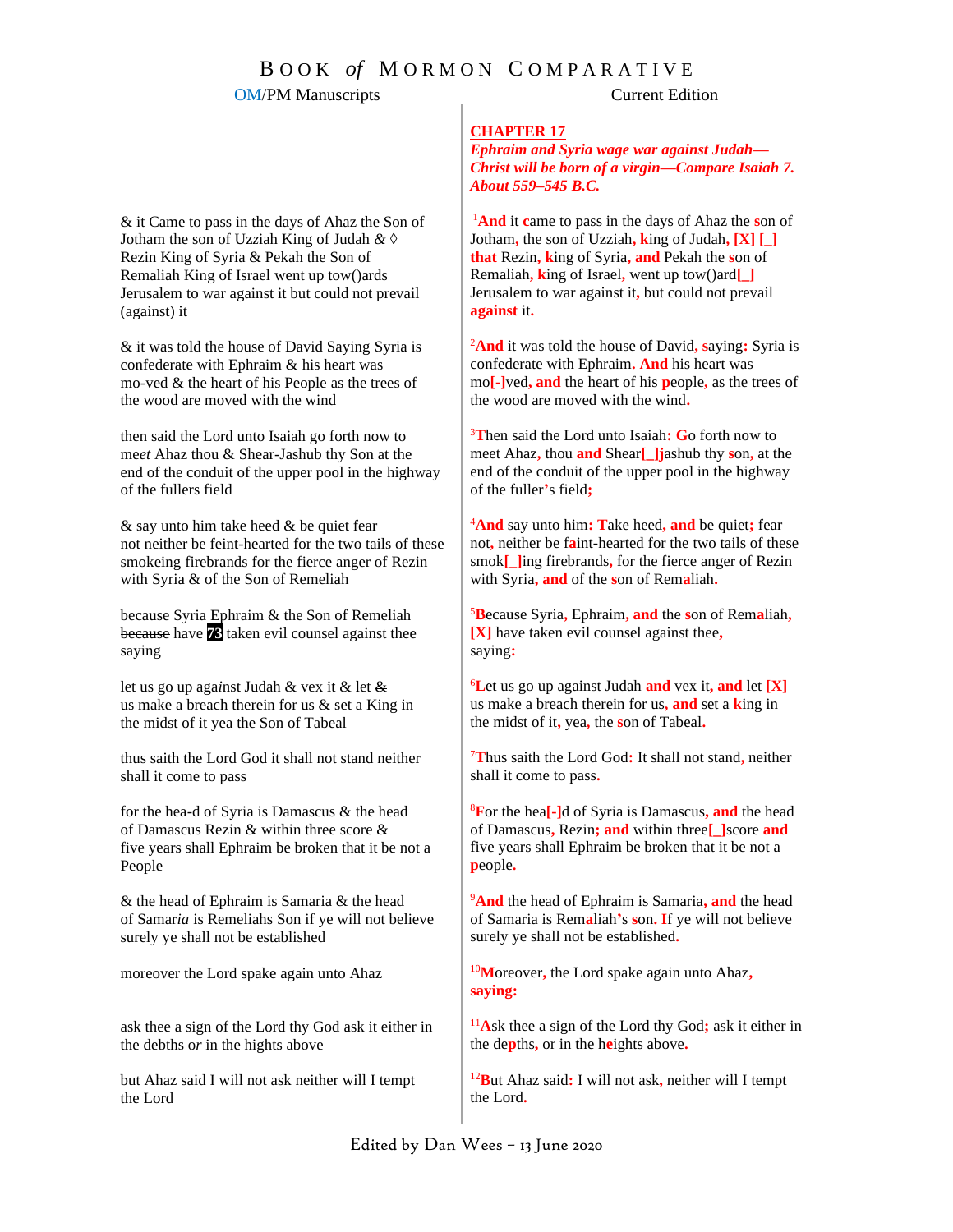# B O O K *of* M O R M O N C O M P A R A T I V E

### OM/PM Manuscripts Current Edition

& he said hear ye now O house of Da-vid is it a small thing for you to weary men but will ye weary my God also

there-fore the Lord himself shall give you a sign Behold a virgin shall conceive & shall bear a Son & shall call his *na*me Immanuel

butter  $&$  honey shall he eat that he  $t$  may knoy to refuse the evil & to chose the good

for before the child shall know to refuse the evil & chose the good the land that thou abhorest shall be forsaken of both her Kings

the Lord shall bring upon thee & upon thy Children People & upon thy fathers house days that have not come from the day that Ephraim departed from Judah the King of As*s*yria

& it shall come to pass in that day that the Lord shall hi-ss for the fly that is in the uttermost part of Egypt & for the bee that is in the *l*and of Assyria

& they shall come & shall rest all of them in the desolate valleys & in the holes of the rocks & upon all thorns & upon all bushes

in the same day shall the Lord shave with a razor that is hired by them beyond the river by the King of Assyria the he-ad & the hair of the feet & it shall also consume the beard

& it shall come to pass that in that day a man shall nourish a young cow & two Sheep

& it shall come to pass for the abundance of milk they shall give he shall eat butter for butter & honey shall eve-ry one eat that is left in the land

& it shall come to pass in that day every place shall be where there were a thousand vines that a thousand silverlings which shall be for briars & thorns

with arrows & with bows shall men come thither because all the lan-d shall become briars & thorns

<sup>13</sup>**And** he said**: H**ear ye now**,** O house of Da**[-]**vid**;** is it a small thing for you to weary men**,** but will ye weary my God also**?**

<sup>14</sup>**T**here**[-]**fore**,** the Lord himself shall give you a sign**—**Behold**,** a virgin shall conceive**, and** shall bear a **s**on**, and** shall call his name Immanuel**.**

<sup>15</sup>**B**utter **and** honey shall he eat**,** that he **[\_]** may kno**w** to refuse the evil **and** to cho**o**se the good**.**

<sup>16</sup>**F**or before the child shall know to refuse the evil **and** cho**o**se the good**,** the land that thou abhor**r**est shall be forsaken of both her **k**ings**.**

<sup>17</sup>**T**he Lord shall bring upon thee**, and** upon thy **[X] p**eople**, and** upon thy father**'**s house**,** days that have not come from the day that Ephraim departed from Judah**,** the **k**ing of Assyria**.**

<sup>18</sup>**And** it shall come to pass in that day that the Lord shall hi**[-]**ss for the fly that is in the uttermost part of Egypt**, and** for the bee that is in the land of Assyria**.**

<sup>19</sup>**And** they shall come**, and** shall rest all of them in the desolate valleys**, and** in the holes of the rocks**, and** upon all thorns**, and** upon all bushes**.** 

<sup>20</sup>**I**n the same day shall the Lord shave with a razor that is hired**,** by them beyond the river**,** by the **k**ing of Assyria**,** the he**[-]**ad**, and** the hair of the feet**; and**  it shall also consume the beard**.**

<sup>21</sup>**And** it shall come to pass  $[X]$  in that day, a man shall nourish a young cow **and** two **s**heep**;**

<sup>22</sup>**And** it shall come to pass**,** for the abundance of milk they shall give he shall eat butter**;** for butter **and** honey shall eve**[-]**ry one eat that is left in the land**.** 

<sup>23</sup>**And** it shall come to pass in that day**,** every place shall be**,** where there were a thousand vines **[\_ \_]at** a thousand silverlings**,** which shall be for bri**e**rs **and** thorns**.**

<sup>24</sup>**W**ith arrows **and** with bows shall men come thither**,** because all the lan**[-]**d shall become bri**e**rs **and** thorns**.**